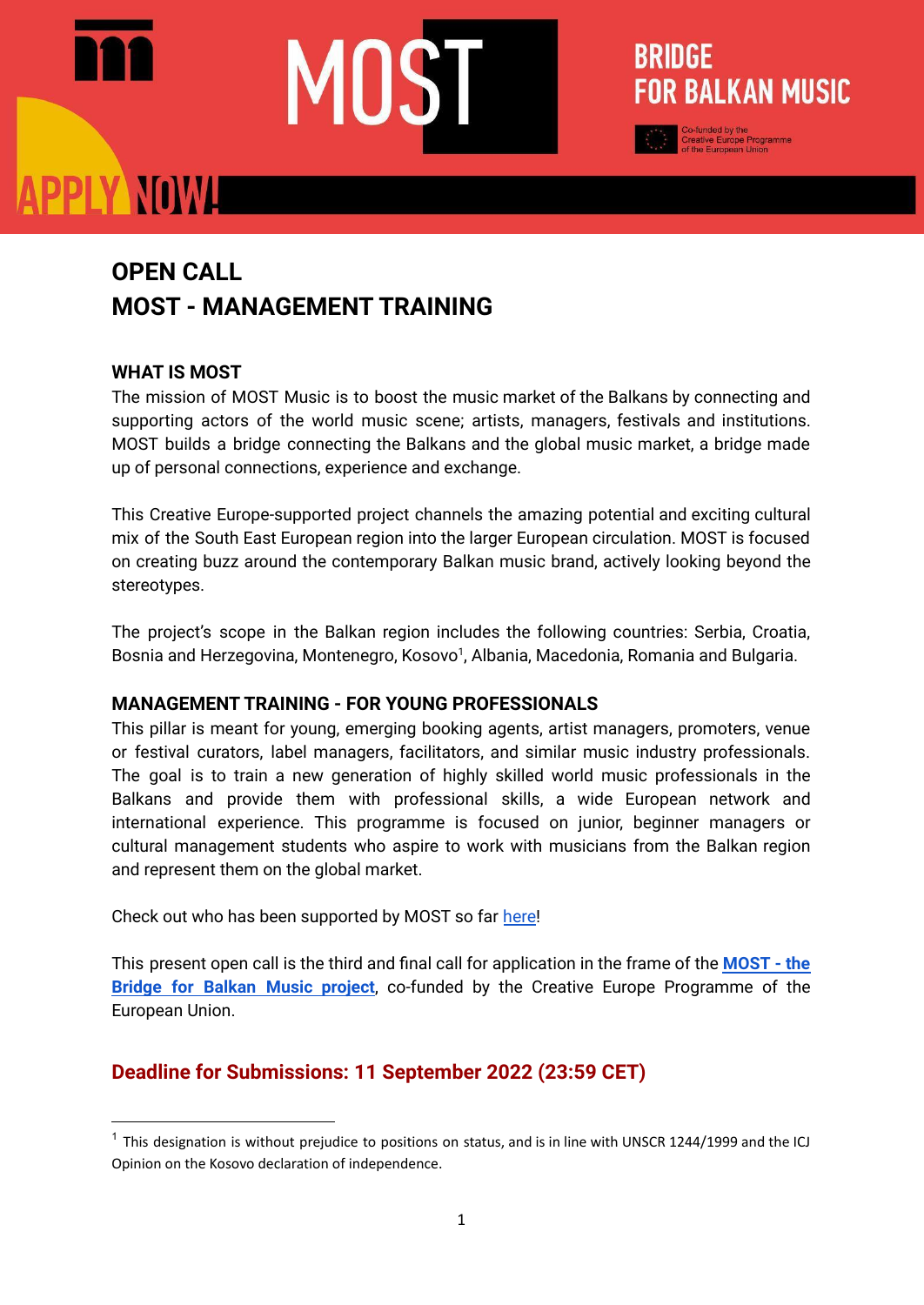## ANOWL

#### **BRIDGE FOR BALKAN MUSIC**

#### **OPEN CALL TIMETABLE**

| Publication of the Call    | open from 27 May 2022         |
|----------------------------|-------------------------------|
| <b>Submission deadline</b> | 11 September 2022 (23:59 CET) |
| Online programme kick-off  | October 2022                  |
| Implementation period      | October 2022 - December 2023  |

#### **WHO CAN APPLY**

- **● Eligible applicants have to have citizenship from the listed countries: Serbia, Croatia, Bosnia and Herzegovina, Montenegro, Kosovo 2 , Albania, Macedonia, Romania and Bulgaria.**
- **●** This programme is focused on **junior, beginner managers or students** aspiring to work with musicians from the Balkan region and represent them on the global market.
- **The working language of the project is English**, therefore a good level of English is required.

#### **WHAT WE OFFER**

- 7-day-long in-person training course on cultural management in the Balkans during the Autumn of 2022 (exact date and place TBC) with the most experienced and renowned trainers of the European world music market
- Paid traineeship opportunities of 2-4 weeks at partner companies and festivals (e.g. WOMEX, WOMAD, Budapest Ritmo, etc.) based in Europe
- Online one-on-one mentorship with prominent music managers of Europe
- Networking opportunities with European music professionals and artists from the Balkans

<sup>&</sup>lt;sup>2</sup> This designation is without prejudice to positions on status, and is in line with UNSCR 1244/1999 and the ICJ Opinion on the Kosovo declaration of independence.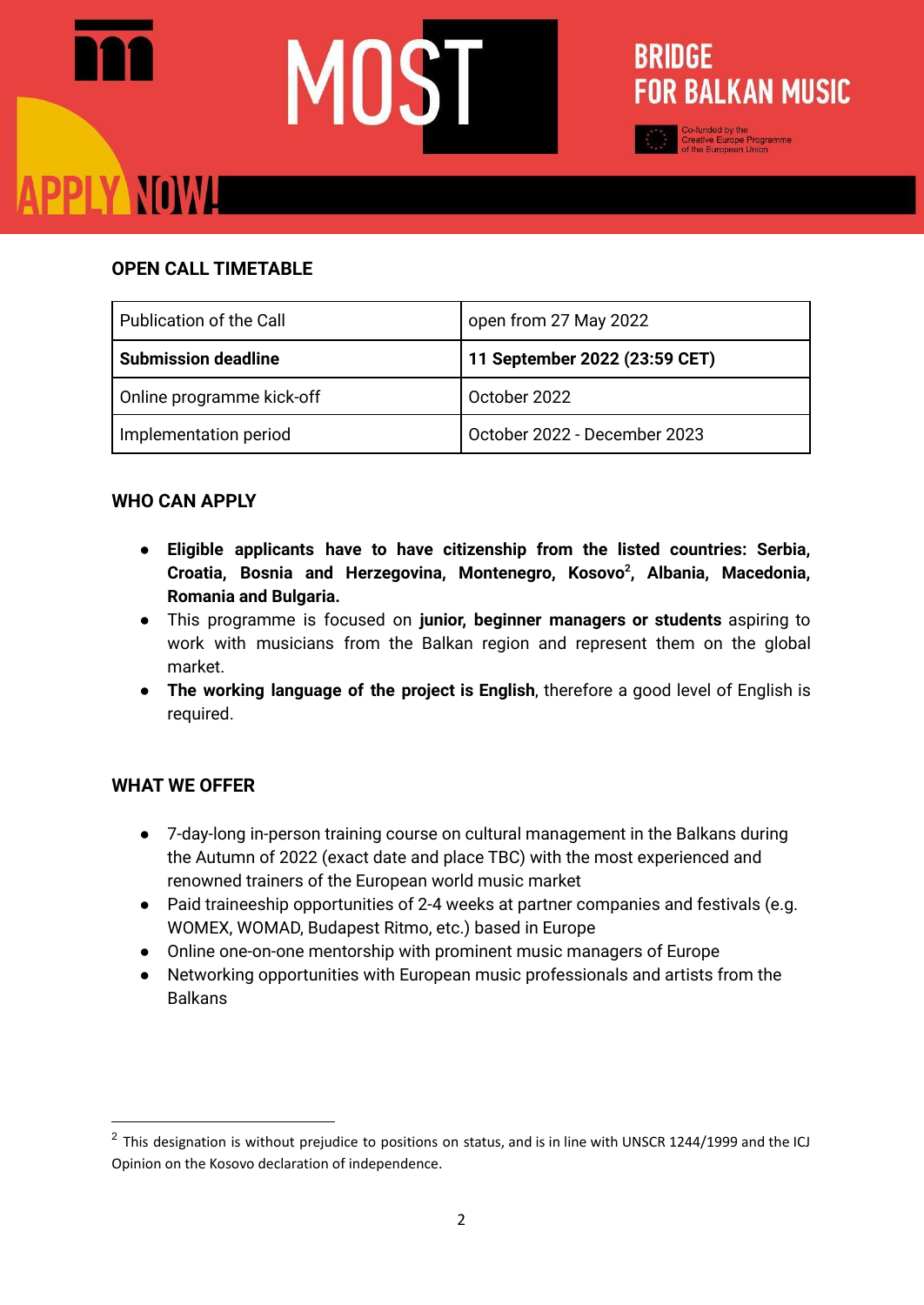### **BRIDGE FOR BALKAN MUSIC** -funded by the<br>ative Europe Programme<br>he European Union PPLY NOWL

#### **WHAT WE COVER\***

- training course: support for travel and accommodation costs
- traineeship scholarship covering accommodation, travel and subsistence costs for of 2-4 weeks

\**The amount of financial support is defined by taking into consideration the recommendations of Creative Europe. Some caps on financial support might be introduced to ensure equal opportunities for all selected participants.*

#### **HOW TO APPLY**

- Please fill out the [application](https://forms.gle/4fy9fTm8JmAnYK1j8) form.
- **● Deadline for submission: 11 September 2022 (23:59 CET)**

#### **SELECTION CRITERIA**

- Motivation of the applicant to be part of the programme, future plans and ambitions
- Previous experience (juniors and beginners preferred) and area of education
- Relevance of the program for their careers
- Diversity of selected trainees by geography
- Diversity of selected trainees by background (e.g. academic, work experience etc.)
- Diversity of selected trainees by field of interest (e.g. specific skills, workfield, agent etc.)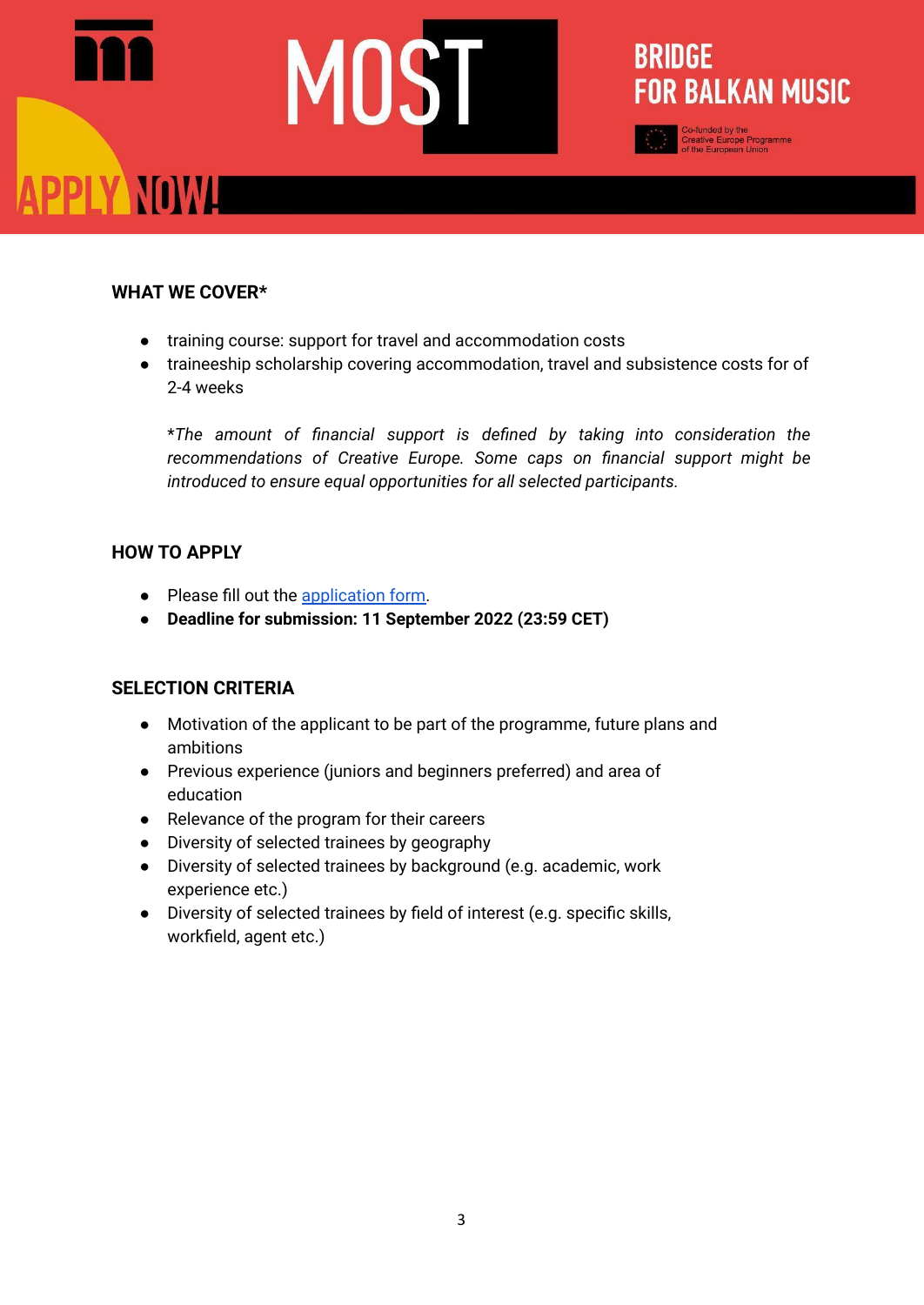PPLY NOWLED

#### **BRIDGE FOR BALKAN MUSIC**

#### **INDICATIVE TIMELINE OF ACTIVITIES FOR SELECTED PARTICIPANTS**

**1, ONLINE KICK-OFF – October 2022**: The selected participants will get to know each other, the project and the timeline of the year.

**2, MANAGEMENT TRAINING – Autumn 2022**: In the autumn of 2022 emerging managers get a week-long and in-person training on cultural management in the field of music. They will learn about the different roles in the music ecosystem, event and label management, communication strategies and beyond. The invited trainers will be experts from the field of world music scene, form the Balkans and the rest of Europe. The training will also be a great opportunity to network with fellow participants, all representing different fields of music management.

#### **ONGOING ACTIVITIES (October 2022 - October 2023)**

**1, MENTORSHIP – all year long, 2022**: All participants will receive personal mentoring with one of the expert partners of MOST Music. Participants will gain expert advice on career development based on real-life tasks, as guided by the expert. Mentor-mentee pairs will be formed to ensure knowledge transfer between the participants from target countries with experts beyond the Balkans. The mentorship will be performed online.

**2, TRAINEESHIP – all year long, 2022**: Selected participants of the Management Training pillar will have the chance of working at MOST partner organizations and/or at their festivals (e.g. WOMEX, WOMAD, Budapest Ritmo etc.). This will be a major opportunity for networking, gaining professional experience and knowledge about the world music scene.